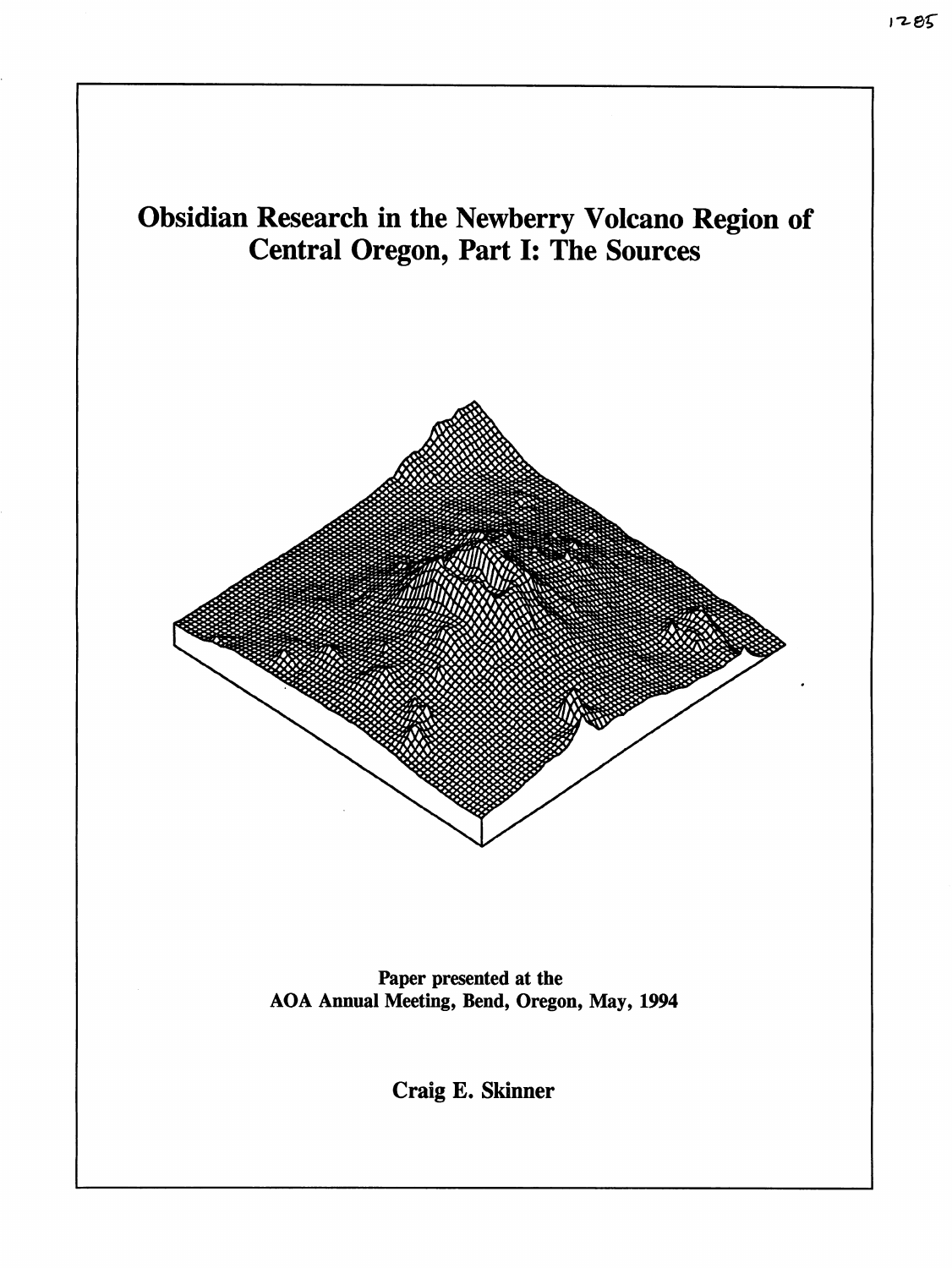# **Obsidian Research in the Newberry Volcano Region of Central Oregon,**  Part I: **The Sources**

#### **Craig E. Skinner**

#### *[SLIDE: Newberry Volcano DEM]*

The Newberry Volcano region of central Oregon pictured in the slide of the digital elevation model is, without a doubt, one of the most obsidian rich areas in the United States and perhaps the world. Many different Pliocene to late Holocene flows and domes of glass which fall into the prehistoric obsidian procurement sphere of the Newberry Volcano and Upper Deschutes River region have now been identified. Not surprisingly, obsidian was the preferred lithic raw material for the prehistoric occupants of this region and, in the Upper Deschutes River drainage, typically comprises the major portion of almost all archaeological collections.

When I was asked to put together a presentation on some aspect of current obsidian research in central and north-central Oregon, my first thought was simply **where to begin.** Thanks to several still in-progress obsidian characterization and hydration projects, most notably the work associated with the PGT-PG&E Pipeline Expansion Project, we now have plenty of new material available. Although it is tempting to leap directly into speculations about the prehistoric patterns of obsidian use in this region and what those patterns might mean, I've decided today to begin primarily at the beginning, with the obsidian sources themselves and I've titled my topic for today -- *Obsidian Research in the Newberry Volcano Region of Central Oregon, Part I: The Sources.* I will, however, have to slip in a few of the speculations about prehistoric procurement patterns that I've already cautioned against.

Some of the conclusions that I've drawn for today related to the Pipeline Project obsidian studies were developed jointly with Richard Hughes and were the subject of a paper by Richard and myself that was presented at last month's SAA Meeting in Anaheim.

*[SLIDE: All Characterized PEP sites]*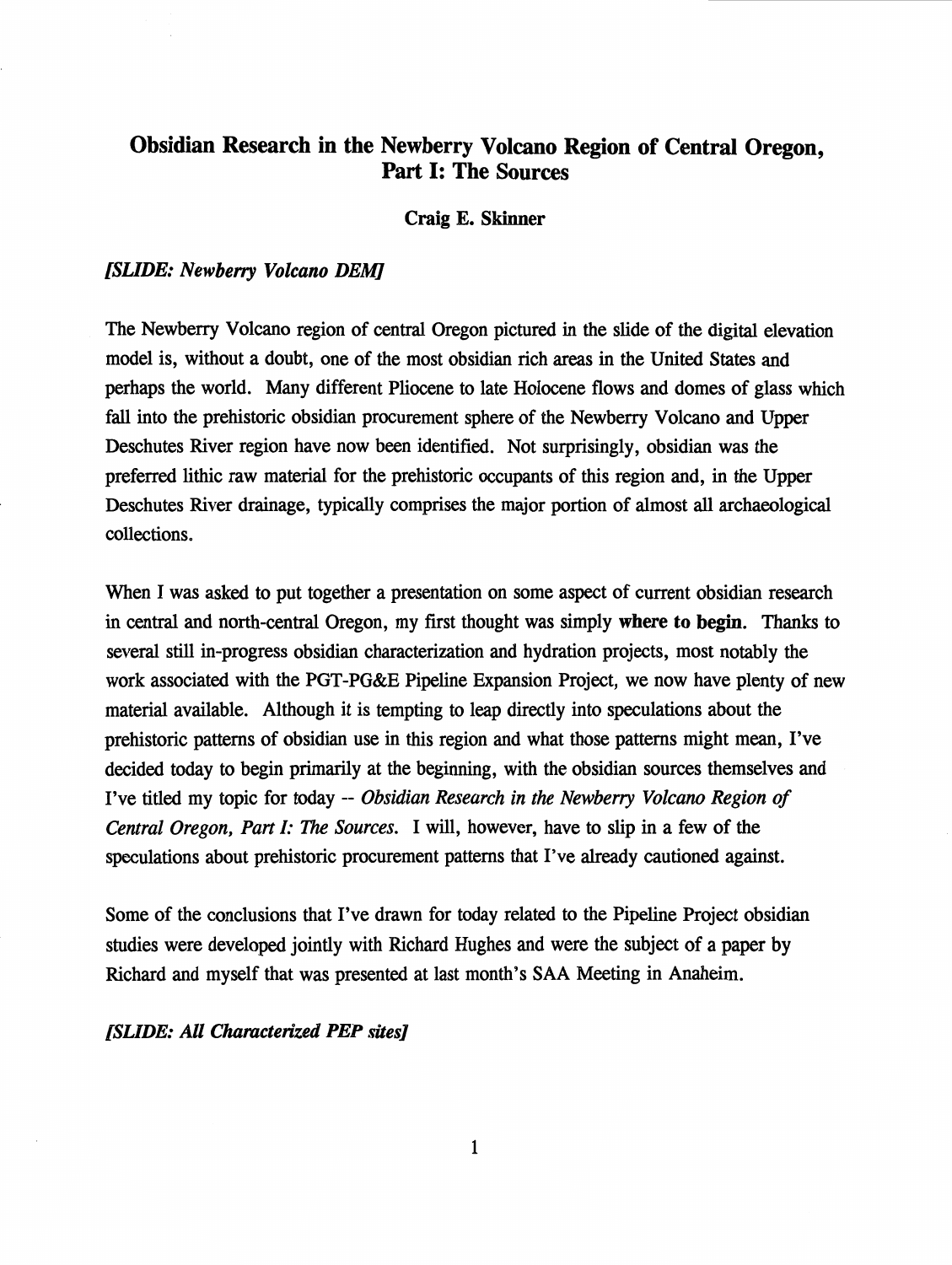Before I go any farther, I'd like to briefly introduce you to the sources of the data that I've used. Much of what we now know about prehistoric obsidian source use in central and north-central Oregon is the direct result of the extensive obsidian studies carried out in conjunction with the PGT-PG&E Pipeline Expansion Project. Over 9,500 obsidian artifacts from 133 Oregon, California, and Idaho sites were analyzed as part of the Project. These obsidian studies comprise, to my knowledge, the most extensive collection of characterized obsidian artifacts associated with any single archaeological project in the world to date. Although big numbers alone don't necessarily reflect anything but the amount of money spent, it is clear from an early look at the results of these obsidian investigations that the large sample and broad areal coverage will reveal some provocative insights into the patterning -- and changes in patterning over time -- in regional source use that would not have been discernable in smaller packages.

## *[SUDE: Oregon PEP sites]*

During the course of the Pipeline obsidian studies, almost 6,600 obsidian artifacts from 83 Oregon archaeological sites were geochemically characterized. Eighteen Newberry Volcano region sites in Deschutes and Crook counties accounted for 2,710 samples -- the results from these sites provide the basis for much of my presentation today.

#### *[SUDE: Oregon PEP Obsidian Sources]*

The geologic sources that were used in the Upper Deschutes River Basin are predominantly local -- the Newberry Volcano and Big Obsidian Flow chemical groups, McKay Butte, Quartz Mountain, and Obsidian Cliffs. Also present in very small quantities is glass from the Spodue Mountain and Silver Lake/Sycan Marsh sources in the Klamath Basin, from the Inman Creek source located in the Mt. David Douglas area of the Western Cascades, and from sources in or near the boundary of the northwestern Great Basin - Cougar Mountain, Glass Buttes, Whitewater Ridge, Little Bear Creek, Brooks Canyon, and Juniper Spring.

It's interesting to note that only 21 of the over 2,700 samples from Upper Deschutes drainage sites were unable to be correlated with known sources -- with a major exception that I'll cover later. It is clear from this archaeological evidence that we have probably now identified **all major sources** in the Newberry Volcano and Upper Deschutes region.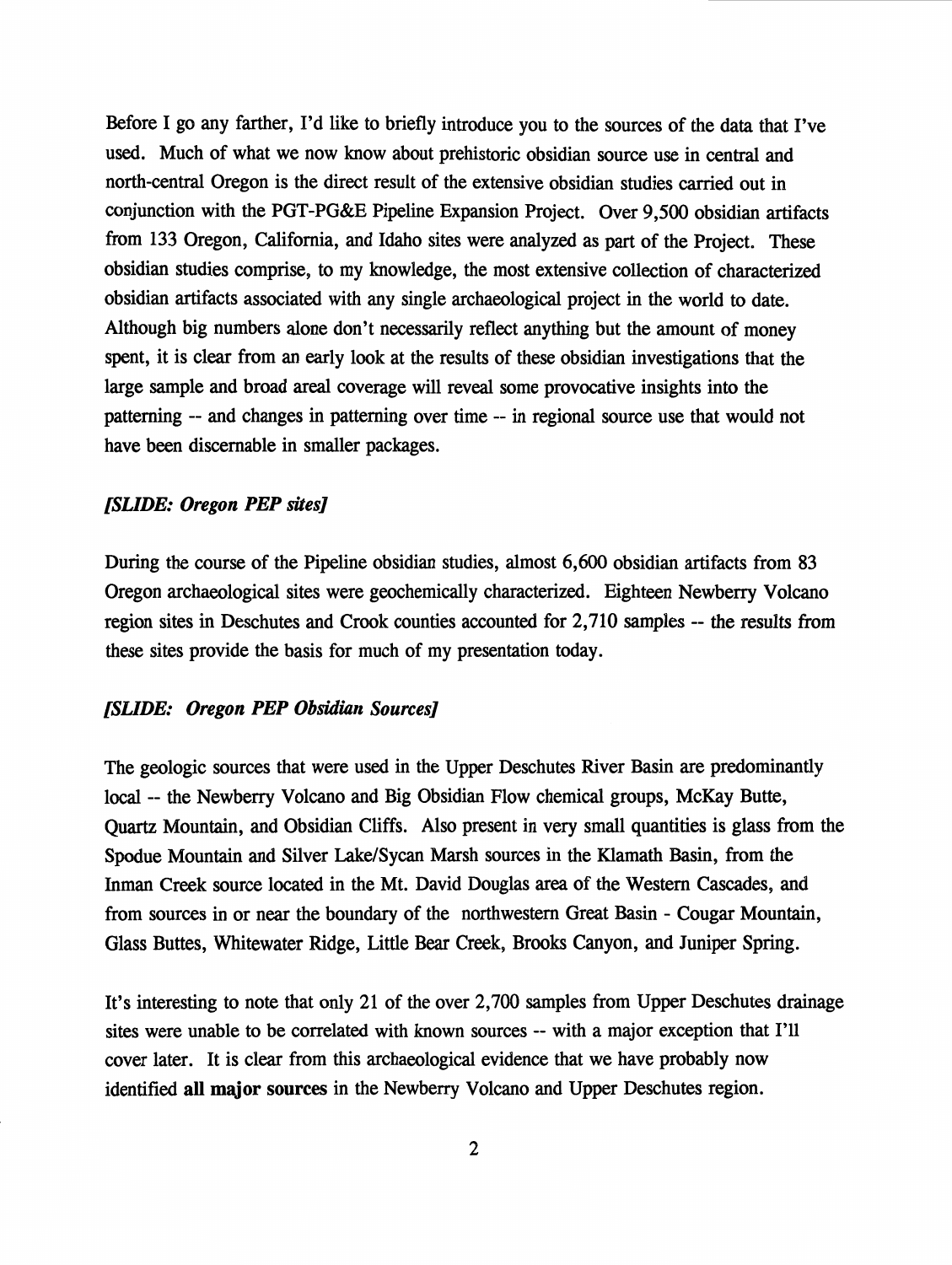What I'll do for the remainder of the presentation, then, is to take you on a whirlwind tour of the sources of glass that were used or are present in the Newberry Volcano and Upper Deschutes drainage obsidian procurement sphere. There's a lot of ground to cover, so let's begin with the High Cascades sources.

# *[SLIDE: The Cliffs of Obsidian Cliffs]*

The largest and most extensive of the Oregon High Cascades obsidian sources is **Obsidian Cliffs,** a 2.5 km-long glaciated obsidian-rhyolite flow situated at the western base of the Middle Sister Volcano. As seen in the slide, the flow is terminated by spectacular 90-m-high cliffs. The Pleistocene glaciers that swept over this flow carried the glass into the McKenzie River drainage - glacial and fluvial deposits containing obsidian nodules are widespread in this drainage and in the Willamette Valley alluvial deposits to the west.

#### *[SLIDE: Obsidian Outcrop from Plateau]*

The top of the flow forms a stepped plateau that is littered with both high-quality raw material and vast quantities of reduction debris. There is absolutely no doubt that this source received a great deal of prehistoric attention and was a major High Cascades destination once the winter snows had melted. Thanks to research sponsored by the U. S. Forest Service, this flow is also now one of the few in Oregon for which adequate geochemical data are available.

# *[SLIDE: Obsidian Cliffs trend-su,face]*

Obsidian from the Obsidian Cliffs flow was widely prehistorically used in both western and central Oregon. These trend-surface maps show the spatial patterning and frequency of Obsidian Cliffs glass *[SLIDE: Obsidian Cliffs contour]* -- in 10 % contour intervals -- for about 1,400 artifacts from 205 characterized archaeological sites. The Obsidian Cliffs source procurement sphere is well delineated in the diagrams -- glass from the source was extensively utilized in the Western Cascades, the Willamette Valley, and the Lower Deschutes River drainage of central Oregon.

#### *[SUDE: Upper Deschutes Newberry/Obsidian Cliffs OH Histogram]*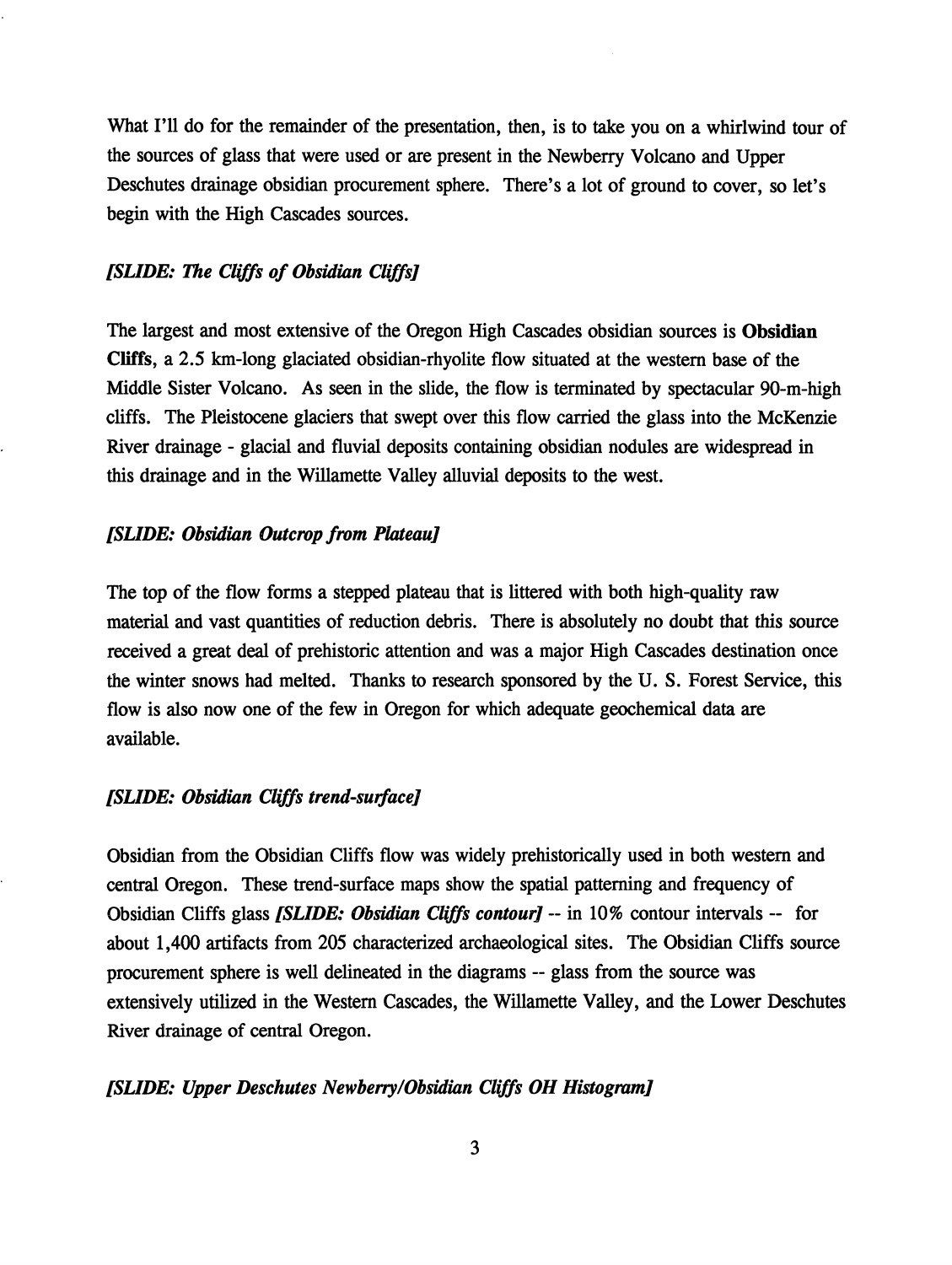As illustrated by this frequency distribution histogram of obsidian hydration measurements, Obsidian Cliffs glass was used relatively infrequently in Upper Deschutes River Basin sites nearer Newberry Volcano. Although the overall percentage of Obsidian Cliffs glass is low - about 2 percent of the total Upper Deschutes Pipeline artifacts came from the source -- it was the most widely-used non-local source of glass in this region.

# *[SUDE: Lower Deschutes Newberry/Obsidian Cliffs OH Histogram]*

Farther north, in the Lower Deschutes River Basin nearer the source and in an area without indigenous competing obsidian sources, the frequency of use increases. This slide shows that once the Newberry Volcano obsidians were erupted at about 5  $\mu$ m, however, they quickly bein to replace Obsidian Cliffs glass at north-central Oregon sites. The plotting of Obsidian Cliffs and Newberry Volcano glass on the same histogram here implies a similar hydration rate for the two sources -- this similarity in hydration rate is suggested by some rather sketchy stratigraphic data for a relatively small sample of Obsidian Cliffs artifacts recovered from pre-Mazama contexts.

#### *[SLIDES: Broken Top Panorama]*

Moving south down the High Cascades to the Broken Top-South Sister Volcano area, three little-known artifact-quality sources of obsidian are also found - the **Tumalo Creek** source, the **Tam McArthur Rim** source, and the **Carver Flow** source. Initial neutron activation studies show that all three sources are chemically-distinguishable from one another and from other regional sources. At this point, however, prehistoric use of the three sources has not been demonstrated. It is certain, though, from the low frequency of unknown sources that were identified during the Pipeline obsidian studies, that these three sources were all fairly minor ones.

#### *[SUDE: Rock Mesa]*

Farther south along the High Cascades, several more late Holocene sources of obsidian are encountered on the southern flanks of South Sister Volcano. Located here are over a dozen different obsidian flows related to two series of nearly coeval eruptive events that occurred about 2,000 radiocarbon years ago, the **Rock Mesa** and the **Devils Hill** volcanic episodes.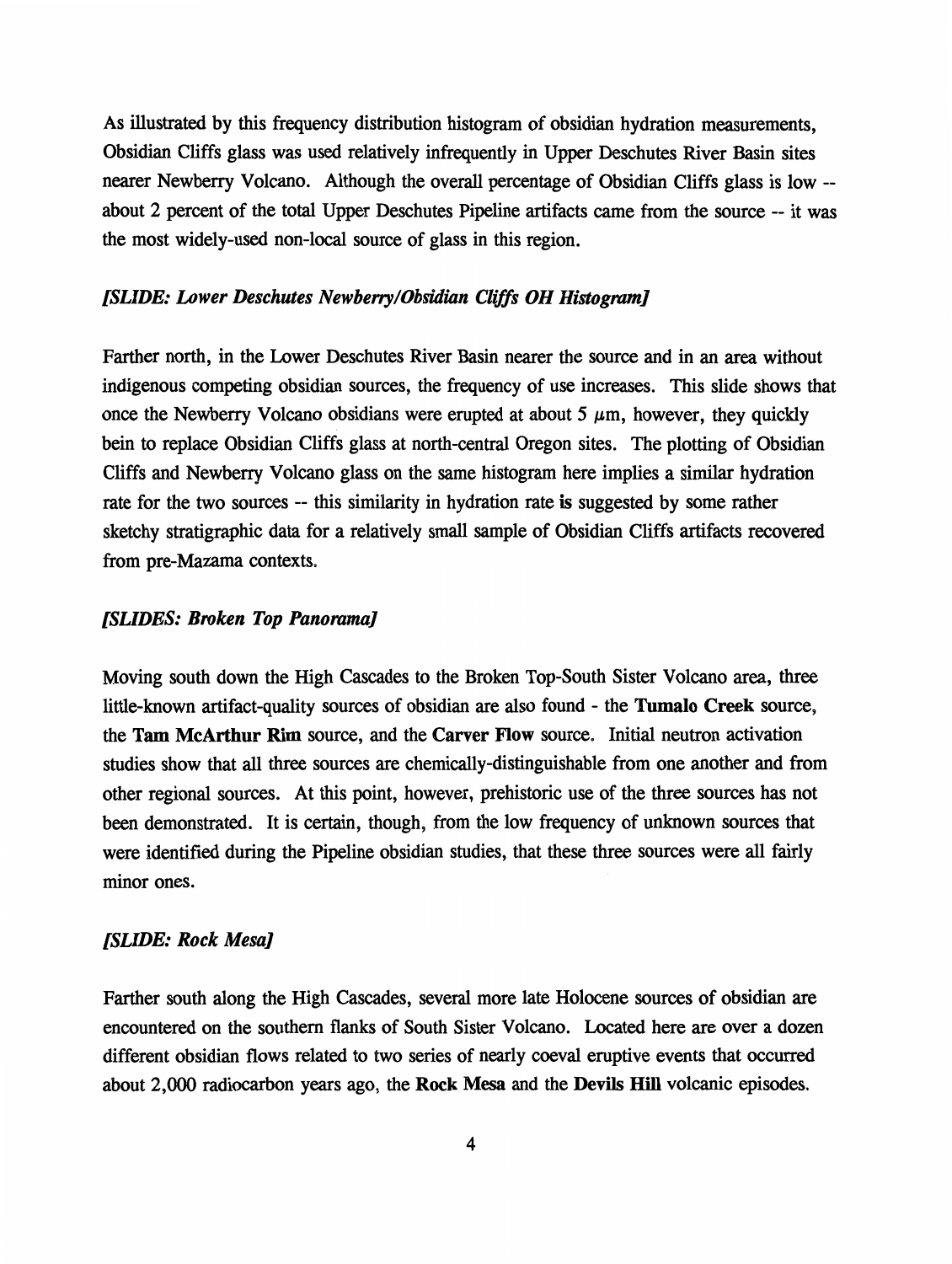## *[SLIDE: Devils Hill Dome Chain from Sparks Lake]*

The chemical composition of all these different flows is virtually indistinguishable and they all fall within a single chemical group. The quality of glass at all the sources is also rather poor and only a small handful of characterized artifacts, none of them from east of the Cascades, are known to have originated from these sources.

#### *[SLIDE: Newberry Volcano DEM]*

One of the major Oregon hot spots for obsidian sources is centered at Newberry Volcano - now the Newberry National Volcanic Monument -- a large Quaternary composite volcano located only a few miles southeast of us. Newberry Volcano is topped by a large summit caldera that houses, in addition to the two large lakes visible in the Digital Elevation Model of the volcano, at least two chemically distinguishable groups of flows. Several other sources of glass are located on the flanks of the volcano.

#### *[SLIDE: Newberry Geomap]*

Without a doubt, the most significant of the Newberry Volcano caldera sources are those that fall into the **Newberry Volcano geochemical group** - the Interlake Flow, the East Lake Flows, the Game Hut Flow, and the Central Pumice Cone Flow.

#### *[SLIDE: Newberry Caldera Sources]*

These flows, dated by obsidian hydration methods from about 6,400 to 3,400 years, erupted beginning not long after the cataclysmic eruptions of Mount Mazama and are stratigraphically constrained in age to a maximum of about 6,900 radiocarbon years. The flows within this chemical group are indistinguishable through standard XRF trace element methods. The flows are also proving to be rather inseparable using more powerful analytical techniques that look at a wider spectrum of trace elements -- current neutron activation studies by Tom Connolly and myself have shown only very limited possibilities in chemically separating this group into separate identifiable flows. Fortunately, because of the spatial proximity of all the sources, this is largely a non-problem. The ability to distinguish among the specific flows, however, would give us considerable temporal resolution for artifacts correlated with the specific Newberry Volcano sources.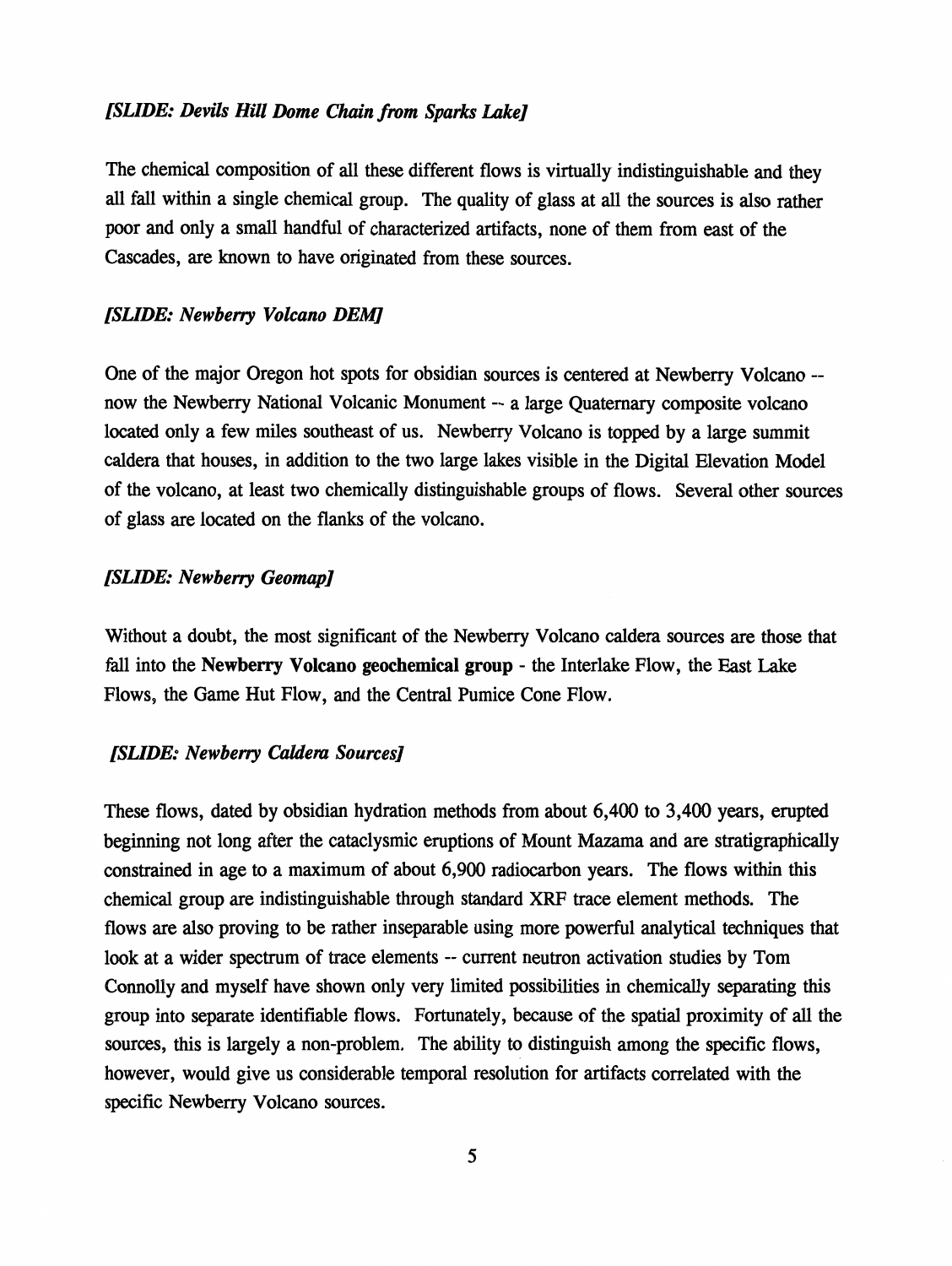#### *[SUDE: Newberry Trend Surface Map]*

Obsidian from the Newberry Volcano chemical type is practically absent from sites west of the Cascades. Except for a limited number of artifacts found to the west, particularly in the Middle Fork Willamette River Drainage, the glass appears to have been conveyed mostly in a north-south direction in central Oregon. Data from over 2,500 characterized artifacts were used to create the trend surface diagram shown here.

#### *[SLIDE: Newberry Contour Map]*

The Newberry Volcano procurement sphere extends in the north from the Lower Deschutes River Basin to the Klamath-Upper Deschutes Basin divide in the south where it is rapidly displaced by obsidian from Klamath Basin sources. To the east, use drops quickly as the many sources of high-quality glass in the Great Basin and Ochoco and Malheur National Forests are reached.

#### *[SLIDE: Newberry OH Frequency Distribution]*

The obsidian hydration frequency distribution of over 2,000 measured rims from Upper and Lower Deschutes Basin artifacts tells the story of Newberry Volcano glass use over time in this region. It is apparent that after their eruption, the Newberry glasses arrive on the post-Mazama scene with a bang beginning at just a shade over five microns. A production/ consumption peak appears between 2 and 3  $\mu$ m, hydration measurements approximately equivalent to the period between about 1,000 and 3,000 years ago.

#### *[SLIDE: Big Obsidian Flow]*

The second source and most recent obsidian flow within Newberry Caldera is the **Big Obsidian Flow,** a spectacular 1300-year-old flow located below Paulina Peak. The Big Obsidian Flow is chemically distinct from the other post-Mazama obsidians within the caldera and the recent age of the flow appeared to constrain any of the few artifacts that had been correlated with this source to a temporal window of the last 1,300 years.

#### *[SLIDE: Big Obsidian Flow OH Frequency Distribution]*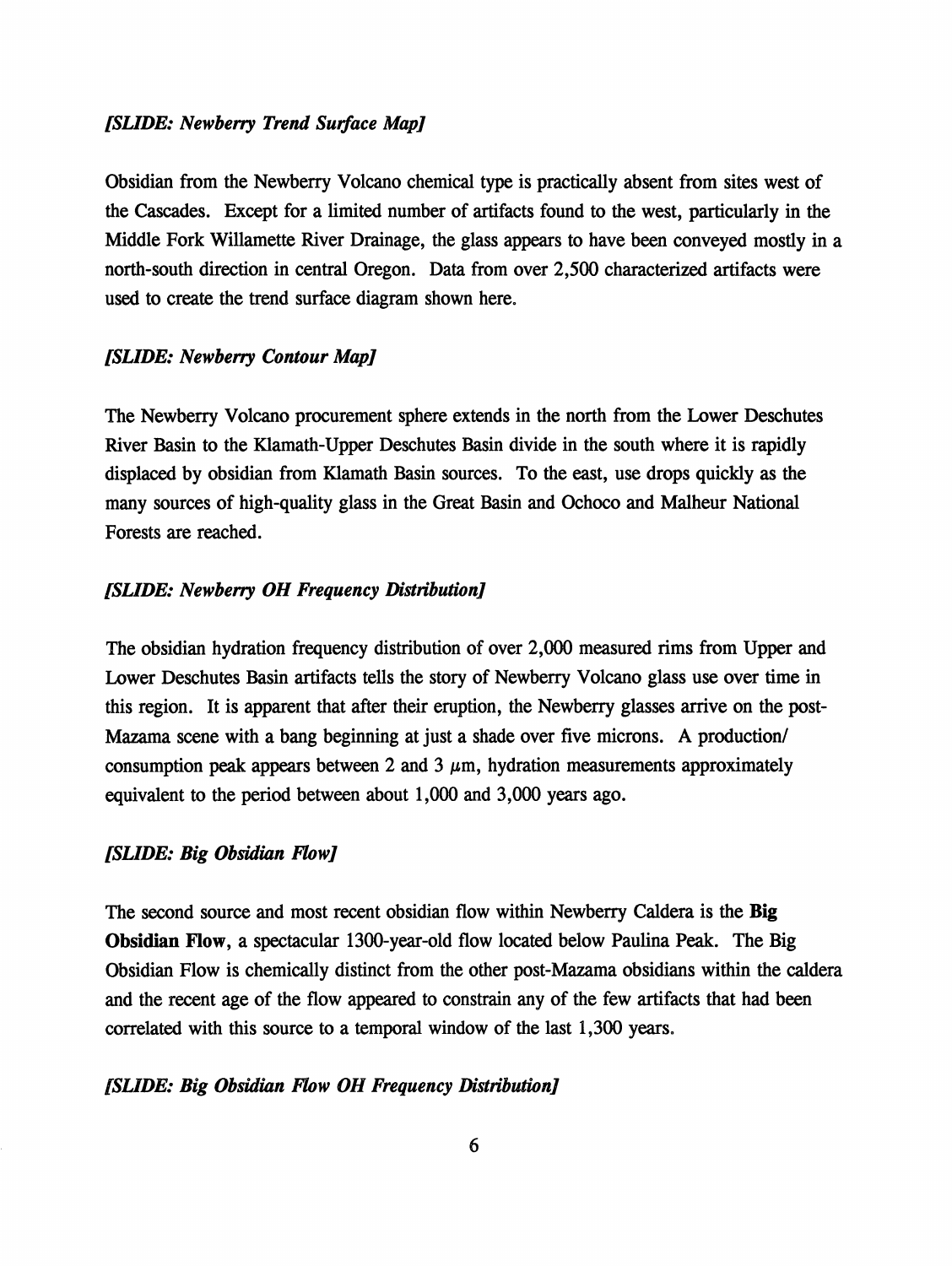As the results of obsidian hydration studies of Deschutes County Pipeline site artifacts rolled in, however, It soon became apparent that something was seriously amiss with this idea. Obsidian hydration measurements of artifacts correlated with the Big Obsidian Flow were found to range from about 1 to nearly 7 microns. Based on hydration measurements at this slow hydrating source, 1,300 years was thought to be equivalent to about 1 micron.

At about this time, Tom Connolly and myself were busy nuking Newberry Volcano area samples in a separate neutron activation analysis project and had included caldera obsidian from a 10,000 year-old flow largely buried by volcanic ash in our sample collection. Tom had collected samples of this flow, the Buried Obsidian Flow or South Flow, during his excavations in the caldera. Lo and behold, the Big Obsidian Flow and the Buried Flow came up as chemically very similar. As a result, both of these obsidians must now be included in the Big Obsidian Flow chemical group with the unfortunate result that the 1,300 year temporal ceiling has now been raised considerably. Whether these two members of the Big Obsidian Flow chemical type can be eventually geochemically teased apart is the subject of ongoing research by Tom, myself, and Richard Hughes.

#### *[SLIDE: Photo of Newberry* - *DEM]*

Located high on the southeastern flanks of Newberry Volcano is the very obscure **Little Obsidian Flow.** Very little is known about the flow except that it is post-Mazama in age and appears to contain little to no tool-quality obsidian. Of more interest is an unnamed older source of glass that outcrops next to the Little Obsidian Flow. Preliminary neutron activation studies suggest that the chemical composition of glass from this source is very similar to that from the Newberry Volcano chemical group and that it may need to be included as the noncaldera component of that chemical group in the future.

Another source type, the **Quartz Mountain** source, is located low on the southeastern flanks of the volcano. This extensive Pleistocene rhyolite-obsidian dome complex with its many outcrops of high-quality glass has so far received only very limited geologic and geochemical attention. The geologic complexity and probable long period of eruptive activity at this source complex suggests that the geochemical range variability may be larger than is currently known. Only further geochemical source studies will bear out this speculation.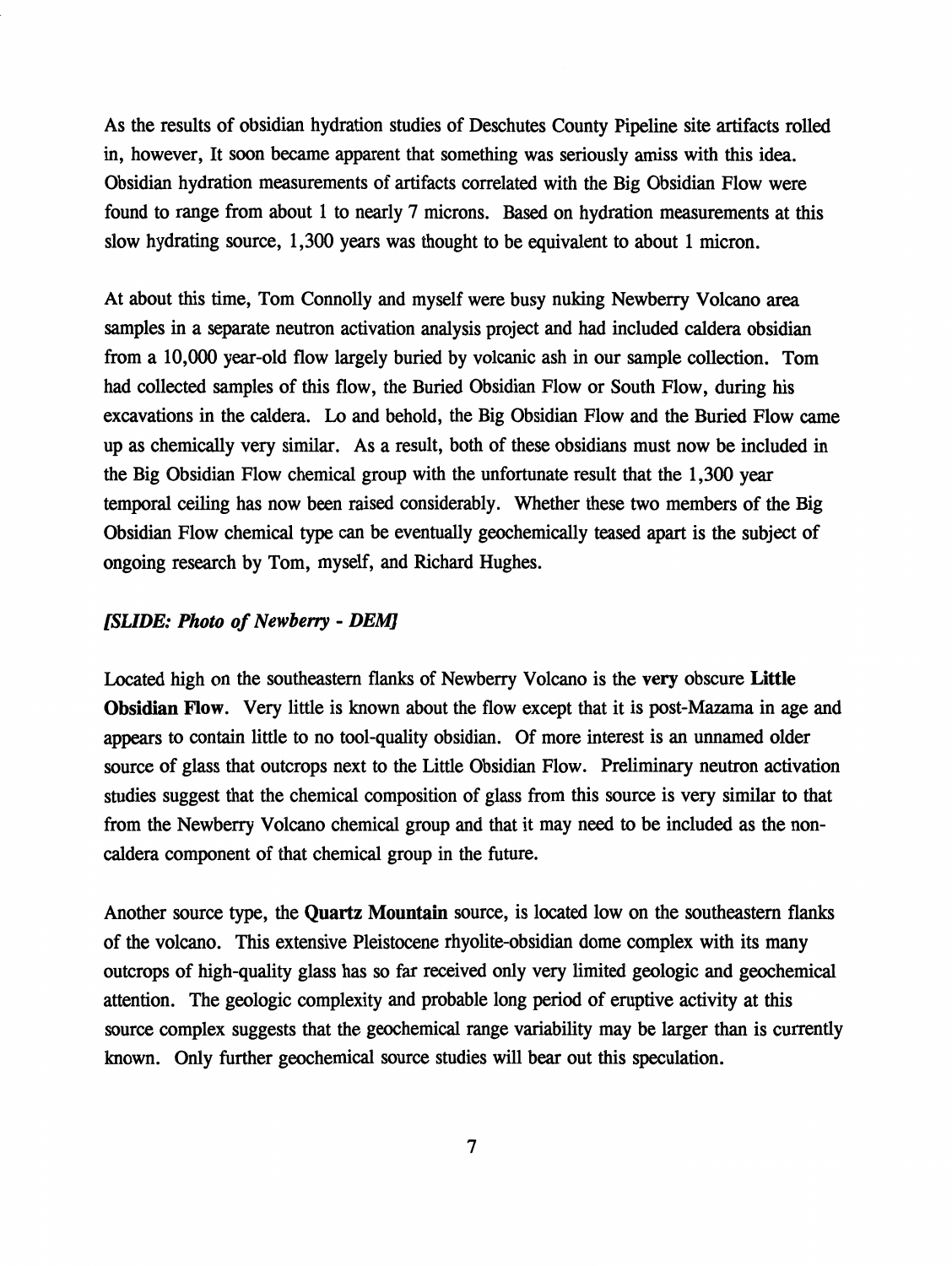Artifacts of Quartz Mountain glass have been identified at sites in the Upper Deschutes River Basin, the Newberry Caldera, and most abundantly, in north-central Oregon. One of the outcrops at Quartz Mountain is the only one in the Newberry Volcano area that I'm aware of in which mahogany-colored glass - of the visual type more commonly associated with Glass Buttes - can be found.

Obsidian from **McKay Butte,** a rhyolite dome erupted about 600,000 years ago on the lower western flanks of Newberry Volcano, makes up another major Newberry Volcano chemical type. Obsidian from this source is often a distinctive bluish-gray color and commonly contains small spherulites in the glassy matrix, two megascopic characteristics which visually distinguish it from other sources in the area. McKay Butte obsidian is similar in composition to glass from Quartz Mountain -- Ti must be used to reliably separate the two chemical types. It is likely that artifacts characterized prior to about 1989 may have been incorrectly assigned to one of these two sources and may presently need to be reassigned to a combined Quartz Mountain/McKay Butte group unless further geochemical analyses are performed.

#### *[SUDE: McKay Butte OH Frequency* **at** *35-DS-263 and 35-DS-557]*

The Pipeline data provide some intriguing evidence to suggest a diachronic shift from early, pre-Mazama exploitation of McKay Butte obsidian to the dominance of Newberry Volcano glass in post-Mazama times. This slide shows the relationship between pre- and post-Mazama use of McKay Butte obsidian for samples from two Paulina Prairie Sites, 35-DS-263 and 35-DS-557. What the slide doesn't show is that immediately on the tail of the distribution, Newberry Volcano obsidians begin to appear in large numbers. Given that there are no apparent flintknapping advantages to the newly-erupted Newberry obsidians over those from McKay Butte, the reason for such a shift might appear elusive. However, it seems very possible that the McKay Butte source was covered by Mazama ash and that it was simply not available for direct procurement after about 6,900 B.P. Glass from this source is currently poorly-exposed and available for collection almost entirely in recent road cuts or in areas affected by logging operations.

#### *[SUDE: Scatterplot of Unknown X, McKay Butte, and Newberry Volcano]*

I'd like to end this description of Newberry region sources with a bit of a mystery, an obsidian source we've chosen to call **Unknown X.** In 1990, artifacts from a possible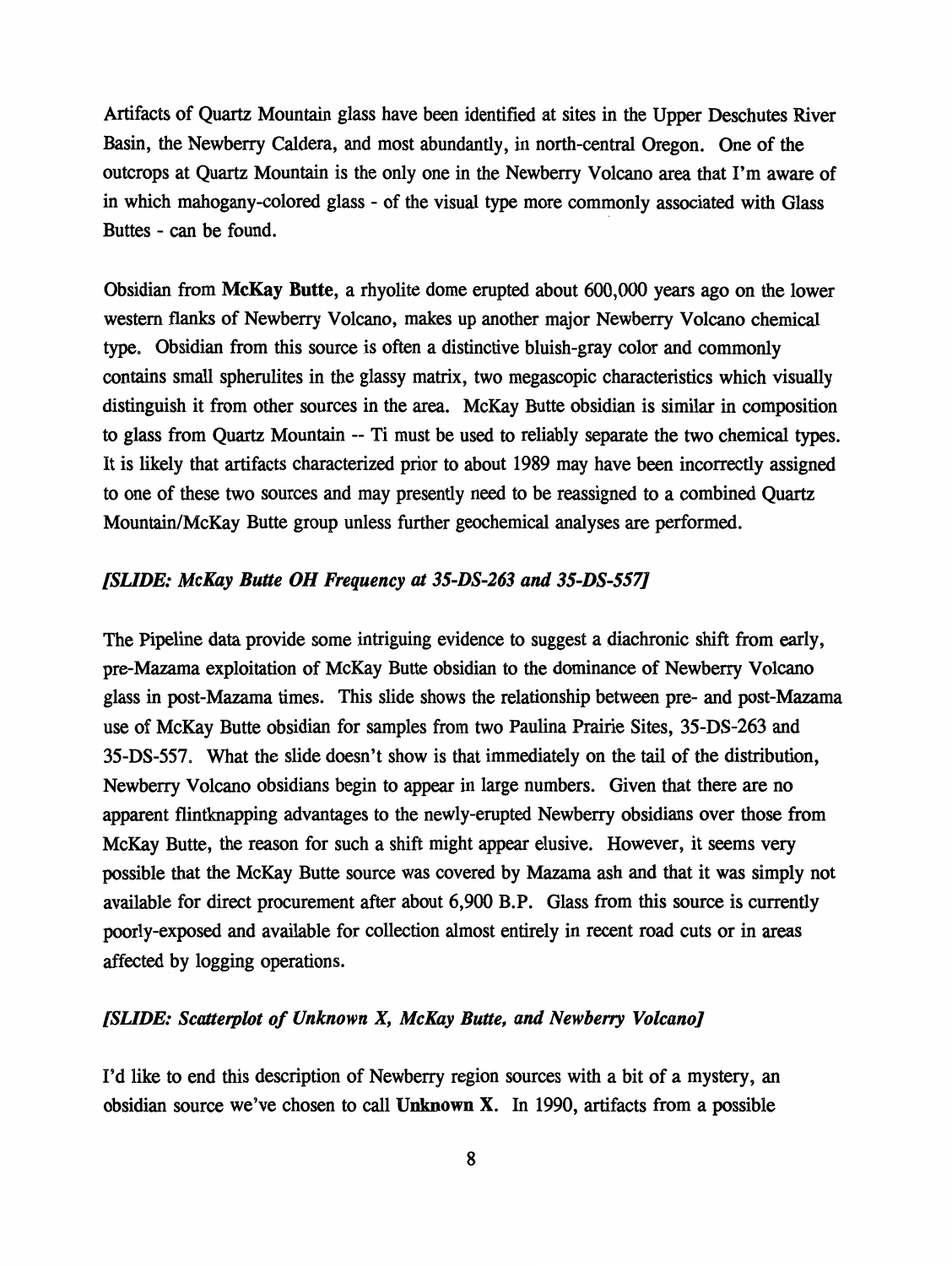unknown geologic source began to show up in Pipeline XRF studies of Pipeline of Deschutes County sites. At first, we thought that we might be simply looking at previously unrecorded geochemical variability in one of the local sources, perhaps the Newberry Volcano or McKay Butte types. Later studies of large samples of obsidian artifacts from the two Paulina Prairie sites previously mentioned confirmed that the Unknown X source was a real one. The trace element signature of this source appears to be quite distinct when compared with other local sources. The frequency of glass from the Unknown X sources declines very rapidly in sites to the north and south of Paulina Prairie and we suspect that the source is located in the same general vicinity as McKay Butte.

Why haven't we found the Unknown X source yet? A look at the relative frequencies of preand post-Mazama artifacts from the Paulina Prairie sites suggests the reason -- Unknown X artifacts occur almost entirely in pre-Mazama components. This bit of indirect evidence suggests that, like McKay Butte, this source may have been covered by Mazama tephra and that direct procurement of the glass may have ceased after the ashfall.

# *[SLIDE: Newberry Volcano DEM* - *USGSJ*

So, where to from here in the study of obsidian sources in the Newberry Volcano region **and**  north-central Oregon obsidian regions? Despite the strong beginnings in obsidian source research that I've described here today, we're not even close to done yet.

First and foremost in the "things to do in obsidian research" list is a thorough inventory and survey of geologic sources of obsidian in central and north-central Oregon. Based on the presence of significant quantities of artifacts from Lower Deschutes Basin Pipeline sites that were not able to be correlated with known sources, we know **for a fact** that several major sources of obsidian remain to located.

Next on the list should be placed the geoarchaeological and geochemical investigations of the individual obsidian sources, particularly those that were widely prehistorically used. In particular, we need to know the chemical range of variation present at the sources, their visual characteristics, and the real boundaries of these sources.